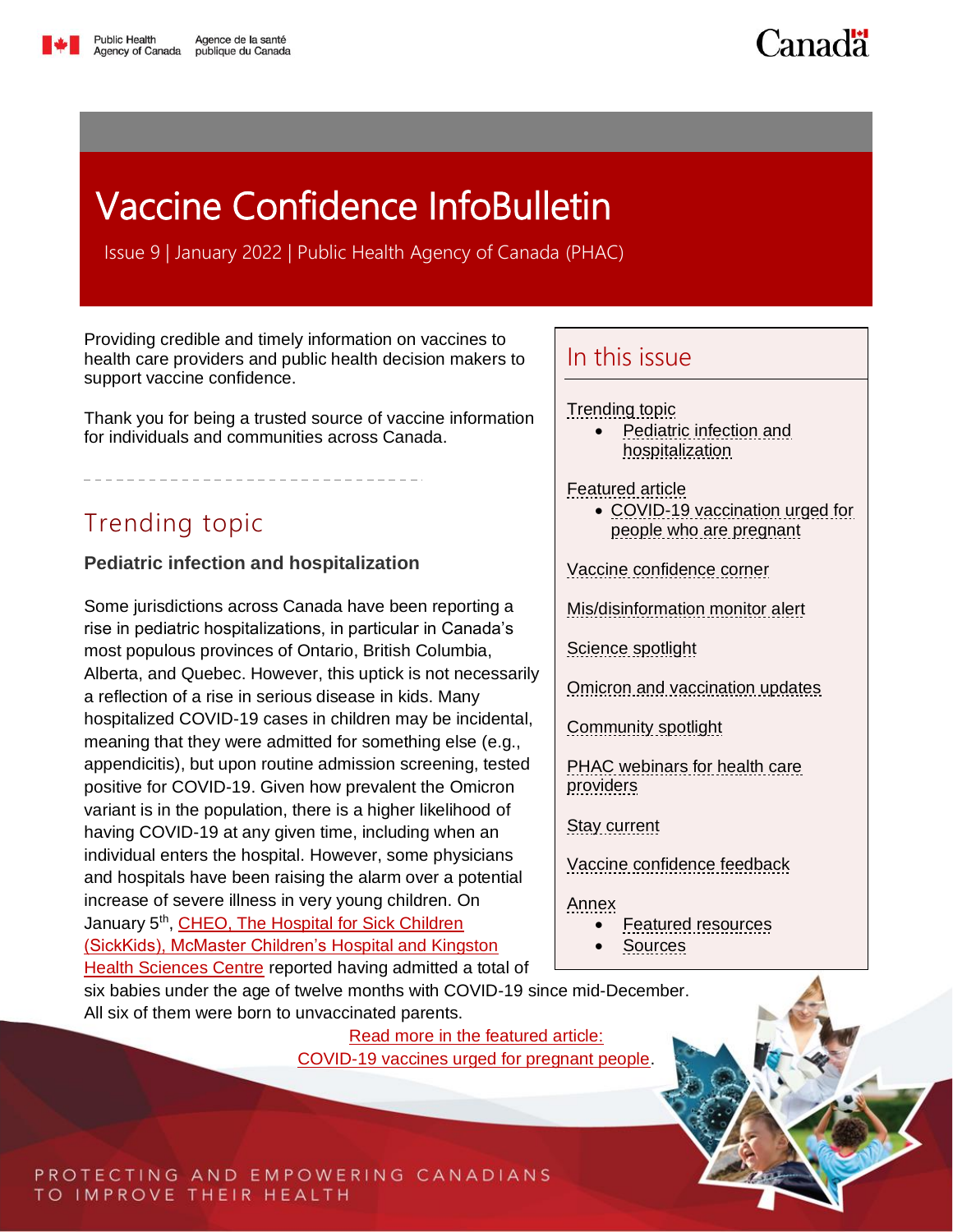# <span id="page-1-0"></span>Featured article

### <span id="page-1-1"></span>**COVID-19 vaccination urged for people who are pregnant**

An increase in hospitalizations of young infants born to unvaccinated parents in Ontario during the month of December prompted several children's hospitals to issue a joint statement [urging people who](https://www.cheo.on.ca/en/news/pregnant-individuals-urged-to-get-vaccinated-amid-hospitalization-of-infants-with-covid-19.aspx)  [are pregnant to be vaccinated for COVID-19 to protect themselves and their babies.](https://www.cheo.on.ca/en/news/pregnant-individuals-urged-to-get-vaccinated-amid-hospitalization-of-infants-with-covid-19.aspx)

Pregnancy increases the risk of severe outcomes of COVID-19 for a person who is pregnant, including the need for ICU admission, invasive mechanical ventilation, extracorporeal membrane oxygenation (ECMO), and people who are pregnant are at an increased risk of death due to COVID-19.<sup>1,2,3</sup> Additionally, infection with SARS-CoV-2 during pregnancy has been associated with increases in poor pregnancy outcomes, such as an increase in preterm birth, preeclampsia, stillbirth, and low birth weight.<sup>4</sup> The proportion of pregnant people vaccinated for COVID-19 in Canada is difficult to estimate and the uptake of booster doses in pregnancy is unknown. To improve protection against SARS-CoV-2, including against the Omicron strain, a booster dose is recommended for adults 18+, including during pregnancy.

No safety concerns specific to pregnancy have been noted with COVID-19 vaccines. Numerous studies demonstrate that there has been no increase in miscarriage, small for gestational age, or stillbirth associated with vaccination at any stage during pregnancy<sup>5</sup>. Additionally, vaccination during pregnancy may provide some additional protection to newborns by passing protective antibodies through the placenta. These antibodies may protect the baby after birth, as may antibodies passed through human milk during breastfeeding.<sup>6</sup>

Does getting the **COVID-19 vaccine** during pregnancy increase the risk of miscarriages? There has been no increase in pregnancy loss in people vaccinated during pregnancy, compared to what is normally expected.

Canada ca/covid-vaccine

Canadä

For more information see:

- [Chief Public Health Officer Dr. Theresa Tam's](https://bit.ly/EN-PHAC-C19Vaccines-Pregnancy-DrTam) statement in support of vaccination during [pregnancy and lactation](https://bit.ly/EN-PHAC-C19Vaccines-Pregnancy-DrTam) (November 26, 2021)
- The Society of Obstetricians and Gynecologists' recommendations for pregnant individuals to [be vaccinated \(revised and reaffirmed November 4, 2021\)](https://bit.ly/EN-SOGC-C19Vaccines-PregnancyStatement)
- Ontario's Chief Medical Officer of Health's [memo to health units and hospitals urging](https://bit.ly/EN-GovON)  [prioritization of pregnant individuals for booster doses \(January 4, 2022\)](https://bit.ly/EN-GovON)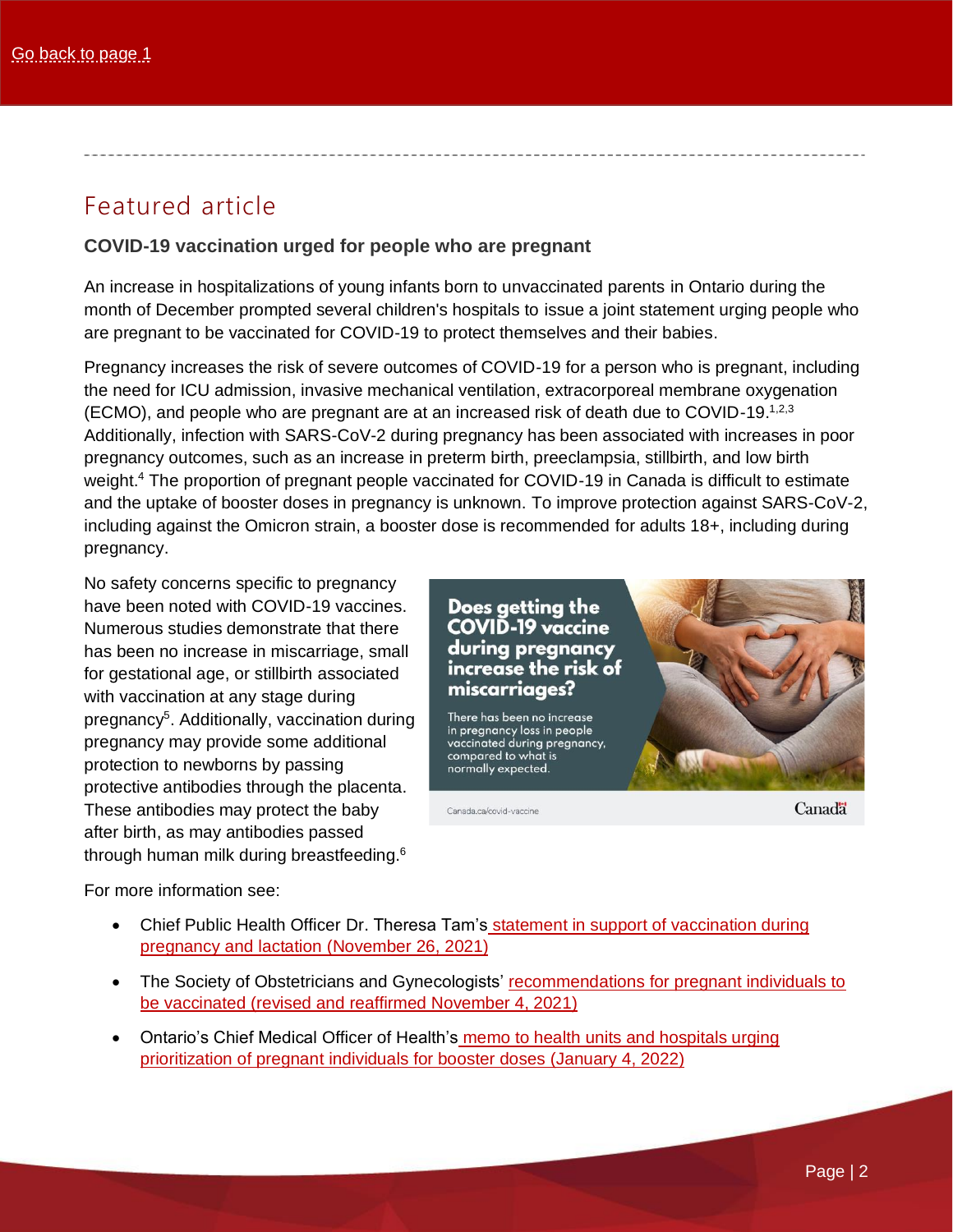

### Vaccine confidence corner

<span id="page-2-0"></span>Providing evidence-informed tips, strategies and information in support of vaccine confidence.

### **The role of cognitive bias in vaccine attitudes**

Over the next few issues of the Vaccine Confidence InfoBulletin we will describe key cognitive biases and their impact on vaccine attitudes and decision-making, including how to address them with peers and patients.

### **What is cognitive bias?**

Our brains take mental shortcuts to cope with and effectively process the huge volume of information we encounter every day.

These shortcuts (called heuristics), which can be helpful in navigating our lives, can also distort our perceptions and impact our judgment and decision-making abilities. The results are often so-called "errors in thinking", referred to as cognitive biases.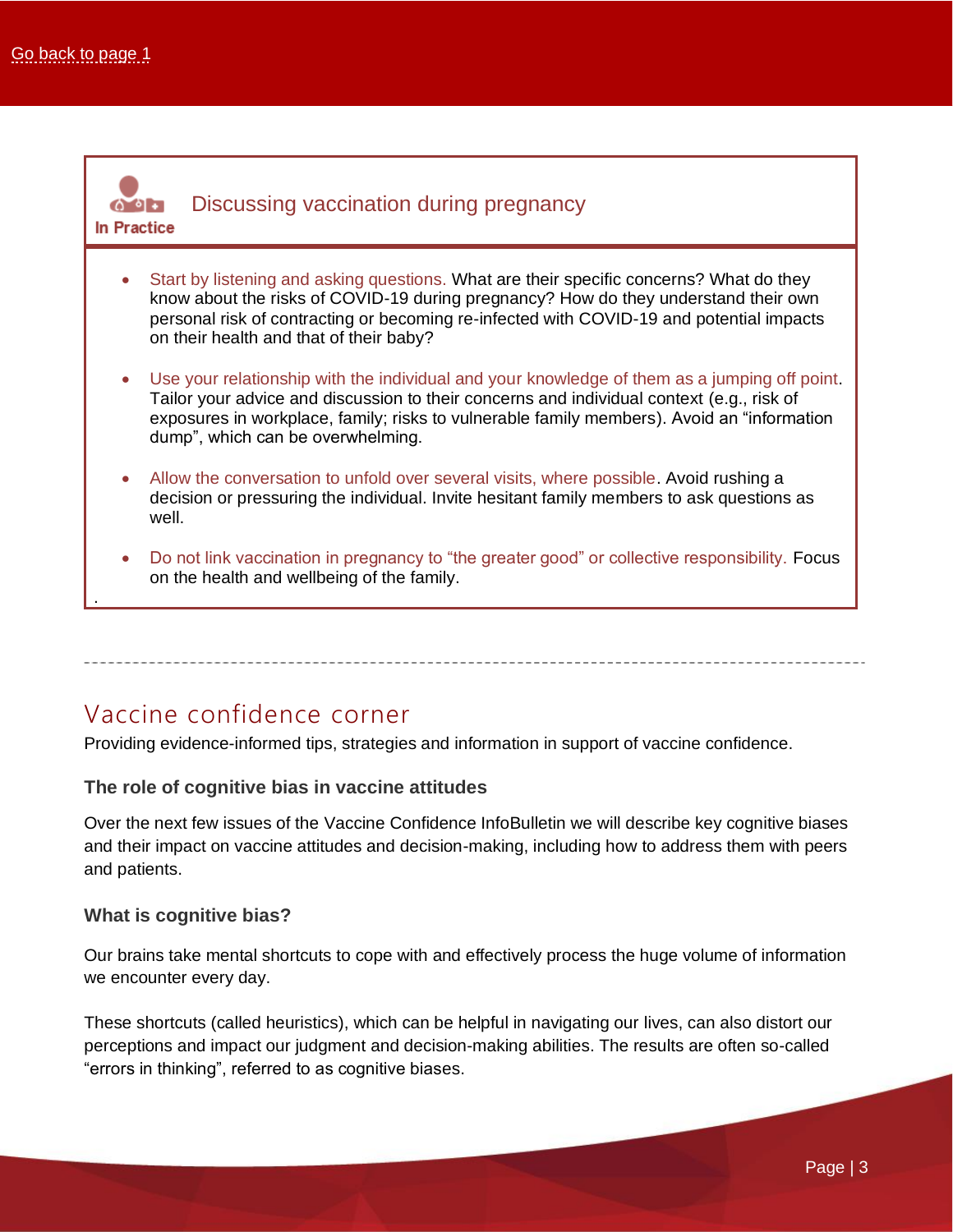#### **How does a cognitive bias affect vaccine attitudes?**

Cognitive biases can impact how we process vaccine information, which information we use to guide our decision-making, our perceptions of risks and benefits of vaccines, how we understand the statistics that might inform our risk calculations, how we are influenced by messaging about vaccines, and more.



### **Anchoring bias**

Anchoring bias, a type of cognitive bias, is the tendency to put greater weight or value on the first piece of information we learn about a topic. That original information then serves as the reference point, or "anchor", for how we interpret and understand new information. This is a challenge for vaccine confidence due to the large volume of circulating misinformation. Simple exposure to vaccine mis- and disinformation can diminish confidence in the vaccine and impact judgement and perceptions of new or more accurate information.

#### **How to address anchoring bias**

"Prebunking" vaccine misinformation can be an effective strategy. When we warn individuals in advance of possible vaccine myths and why they are wrong, we build their resilience to misinformation, and provide an anchor to accurate information. [More information on anchoring bias is available here.](https://bit.ly/EN-SOURCE-AnchoringBias)

#### **Base rate fallacy**

Base rate fallacy, another type of cognitive bias, is the tendency to not consider, or consider less, how common a characteristic in a group is when looking at specific information relating to events or individuals. For example, most SARS-CoV-2 infections in Canada are currently occurring in vaccinated people. At first glance this information may seem to indicate that you are more likely to get COVID-19 if you are vaccinated. However, when considering the number of cases in vaccinated people, you also need to consider the number of vaccinated people (which is very large). When you divide the number of cases in vaccinated people by the appropriate denominator, which is the number of vaccinated people, you obtain a rate in the vaccinated; this gives you a better sense of the impact on vaccinated people. This rate in vaccinated people can then be compared with the rate in unvaccinated people which is the number of cases in unvaccinated people divided by the number of unvaccinated people.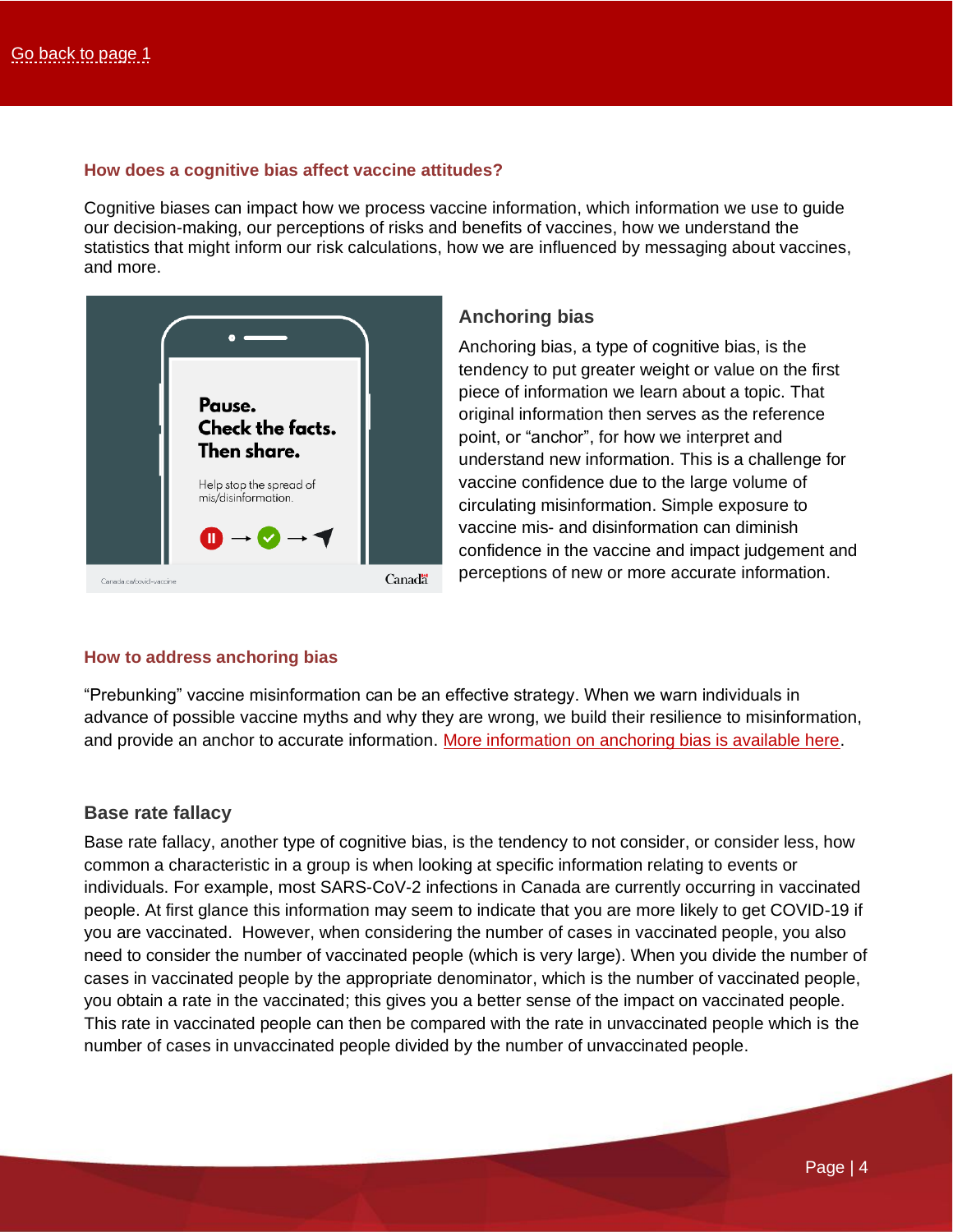#### **How to address base rate fallacy**

When considering a rate or risk while discussing with others, ensure that you are using the right denominator to shape your understanding. For example, the number of cases in the vaccinated population needs to be assessed as a rate that uses the number of vaccinated people (which is very large) as the denominator. [More information on base rate fallacy and COVID-19 is available here.](https://bit.ly/EN-SOURCE-BaseRateFallacy)

### Mis/disinformation monitor alert

<span id="page-4-0"></span>Presenting credible sources to debunk mis- and disinformation.

Social media has allowed for the widespread sharing of vaccine misinformation, and foreign disinformation campaigns and bots have increased its proliferation.<sup>7</sup> In this issue, we take a look at the credible sources that were used to debunk a false rumor that was circulated on social media.

### **The rumour**

[Social media posts](https://bit.ly/EN-Posts-Rumour-PedHospitalizations) circulating around early December claimed 400 children (age not specified) were treated in one week at a hospital in Calgary for adverse reactions related to COVID-19 vaccines. These posts claim the source was a message from a "friend whose wife is a nurse."

### **DID YOU KNOW?**

**Misinformation** is information that is false or misleading, but presented as fact, regardless of intention.

**Disinformation** is information which is intentionally created and circulated to deceive or mislead.

#### **How this rumour was debunked**

This misinformation was corrected by [Alberta Health Services in a Twitter post on December 8, 2021.](https://bit.ly/ENOnly-GovAB-Twitter-Rumour-PedHospitalizations) They confirmed that they had not had any pediatric hospitalizations related to COVID-19 vaccination at that time.

Additional data supporting the debunking of this rumour can be found in [reported side effects following](https://bit.ly/EN-PHAC-C19Vaccines-WeeklySideEffects)  [COVID-19 vaccination in Canada.](https://bit.ly/EN-PHAC-C19Vaccines-WeeklySideEffects) This surveillance report is updated on a weekly basis by the Public Health Agency of Canada. It includes all possible Adverse Events Following Immunization (AEFI) that have been reported by local public health units, including events that required hospitalizations or prolongation of existing hospitalization (regardless of whether they have been linked to the vaccines).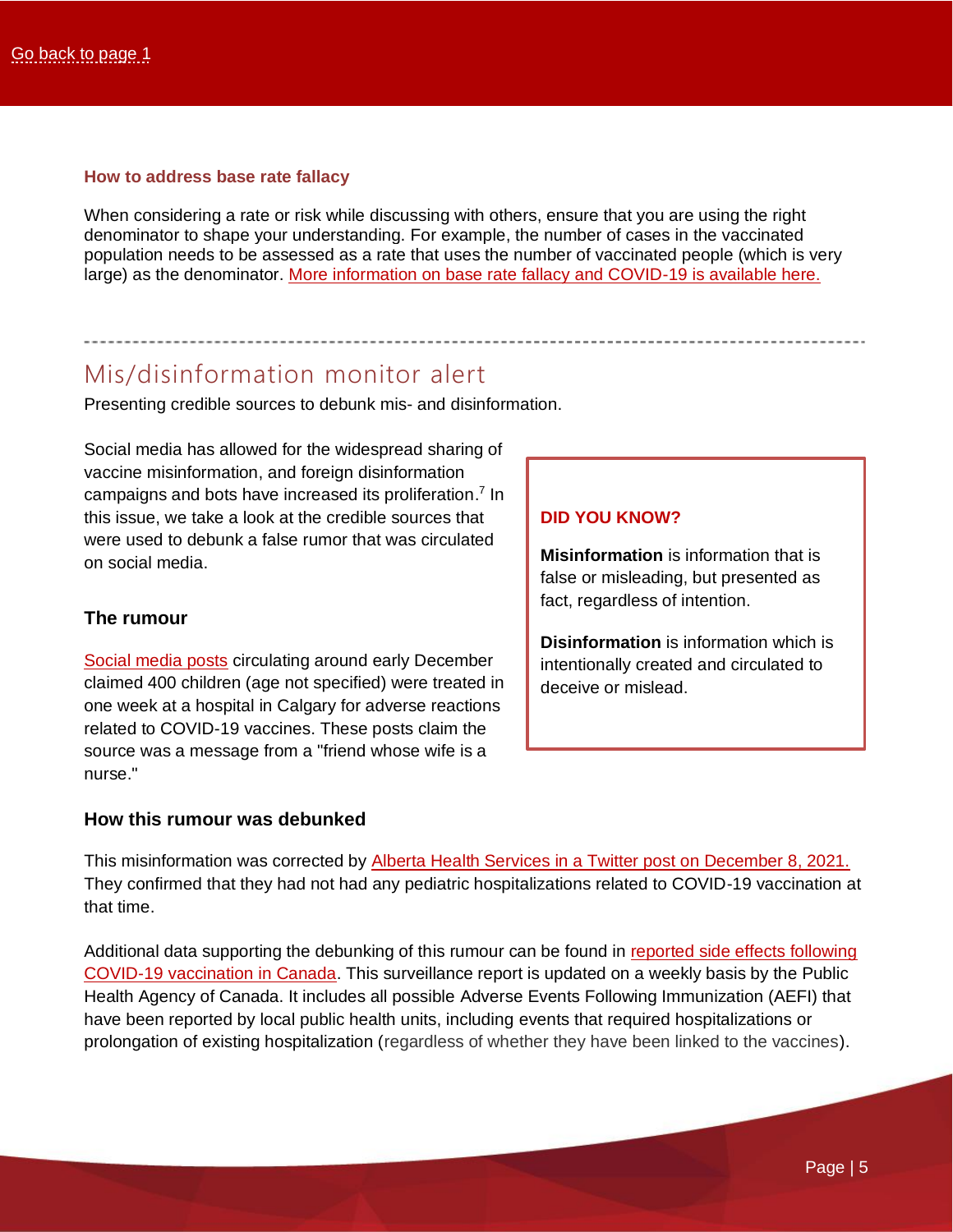### <span id="page-5-0"></span>Science spotlight

Providing explanations of the science underpinning vaccine guidance and public health response.

### **The science of vaccine intervals**



The recent surge of the Omicron variant has caused some to consider shortening intervals for boosters and pediatric vaccines. Understanding the immunology behind the interval recommendations may help healthcare providers discuss vaccine intervals with their patients.

### **How optimal vaccine intervals in Canada were determined**

Intervals between vaccine doses are often determined by clinical trial testing. In the context of a public health crisis, vaccine manufacturers opted to choose the shortest possible interval between 1st and 2nd doses of the primary series so that the vaccines would be available as quickly as possible; the manufacturers' recommended intervals are 21-days for the Pfizer BioNTech (Comirnaty®) vaccine and 28-days for the Moderna (Spikevax<sup>™</sup>) vaccine. When vaccines began to roll out in Canada, in the face of an initially limited supply, NACI recommended a longer interval between vaccines for two reasons:

- To allow for as many people as possible to get first doses with the limited supply
- The members of NACI understood that longer intervals would lead to a better immune response based on two immunological concepts based on decades of research: affinity maturation and decreased immune interference.

### **Affinity maturation**

Vaccines work by allowing our bodies to build defenses against infectious pathogens before being exposed to them. These defenses are built in stages over time. The initial defenses that are built rapidly following vaccination are a sort of "first draft" and may not provide very effective or long-lasting protection. However, when the body is exposed to the antigen again through vaccination or infection, a better response is made building off of the memory B cells that are made with the first exposure.

More time between vaccine doses allows for optimal B cell maturation, known as affinity maturation, so that when the immune system encounters the vaccine again it produces better binding antibodies that may be more protective, durable and broad. These types of antibodies may result in better protection on exposure to the same or different variants of the virus.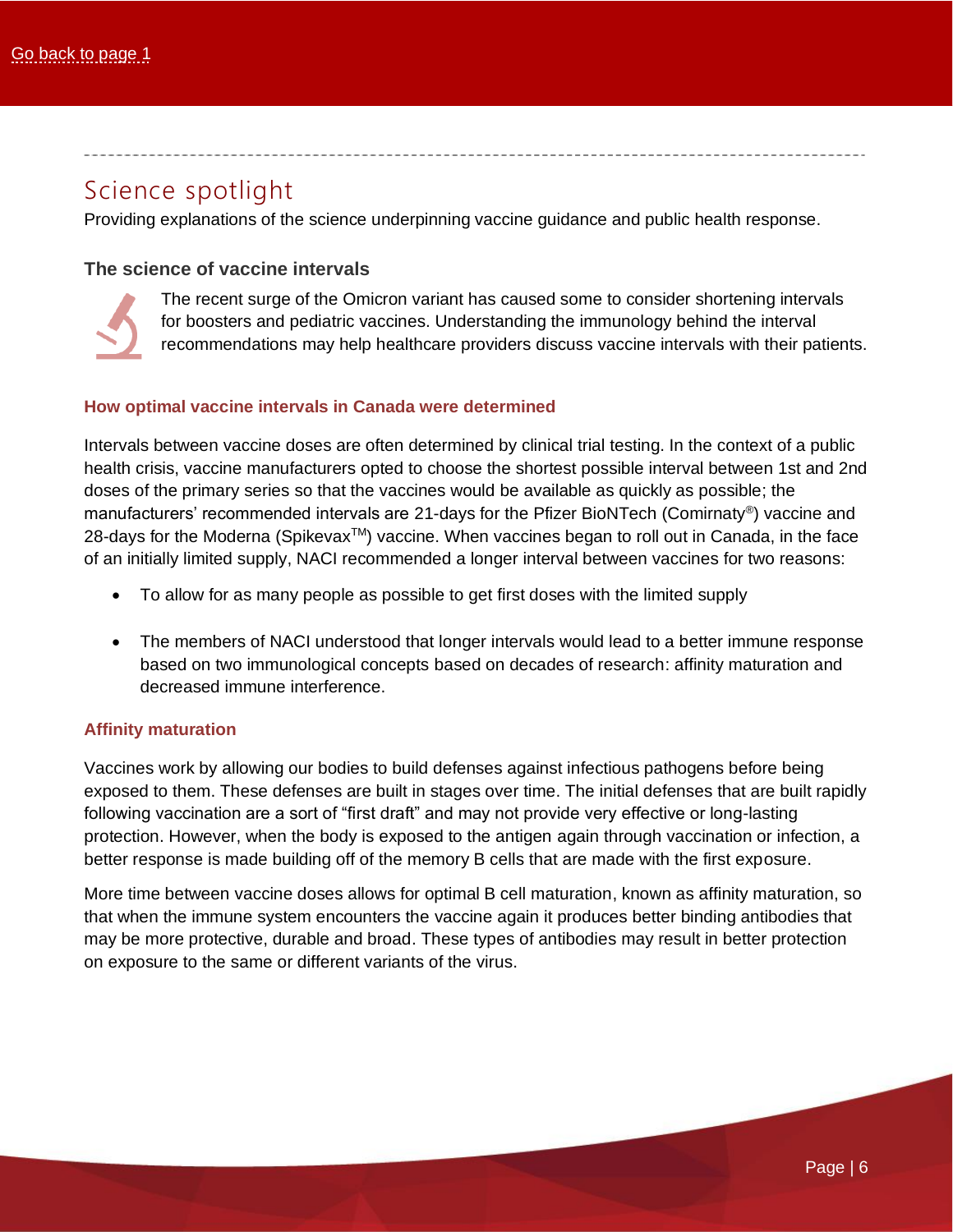### **Decreased immune interference**

Circulating antibodies reach their peak soon after vaccination and then begin to decline. If a second dose of vaccine is introduced into the body when there is still a high level of circulating antibodies, these antibodies may mask binding sites on the vaccine antigen preventing a good response to the vaccine. In addition, the circulating antibodies may also bind the antigen, tagging it for destruction, which may reduce antigen availability and therefore decrease vaccine response. Allowing time for circulating antibodies to decrease between doses will help prevent immune interference and optimize responses to vaccines.

### **NACI recommends the following intervals between doses:**

- At least 8 weeks between the first and second doses in the primary series for those 5 to 11 years of age.
- 8 weeks between the first and second doses in the primary series for those 12 years of age and over.
- 4- to 8-week interval between each dose in the primary series for individuals who are moderately to severely immunocompromised.
- At least 6 months between the primary series and the booster in those 18 years of age and over.

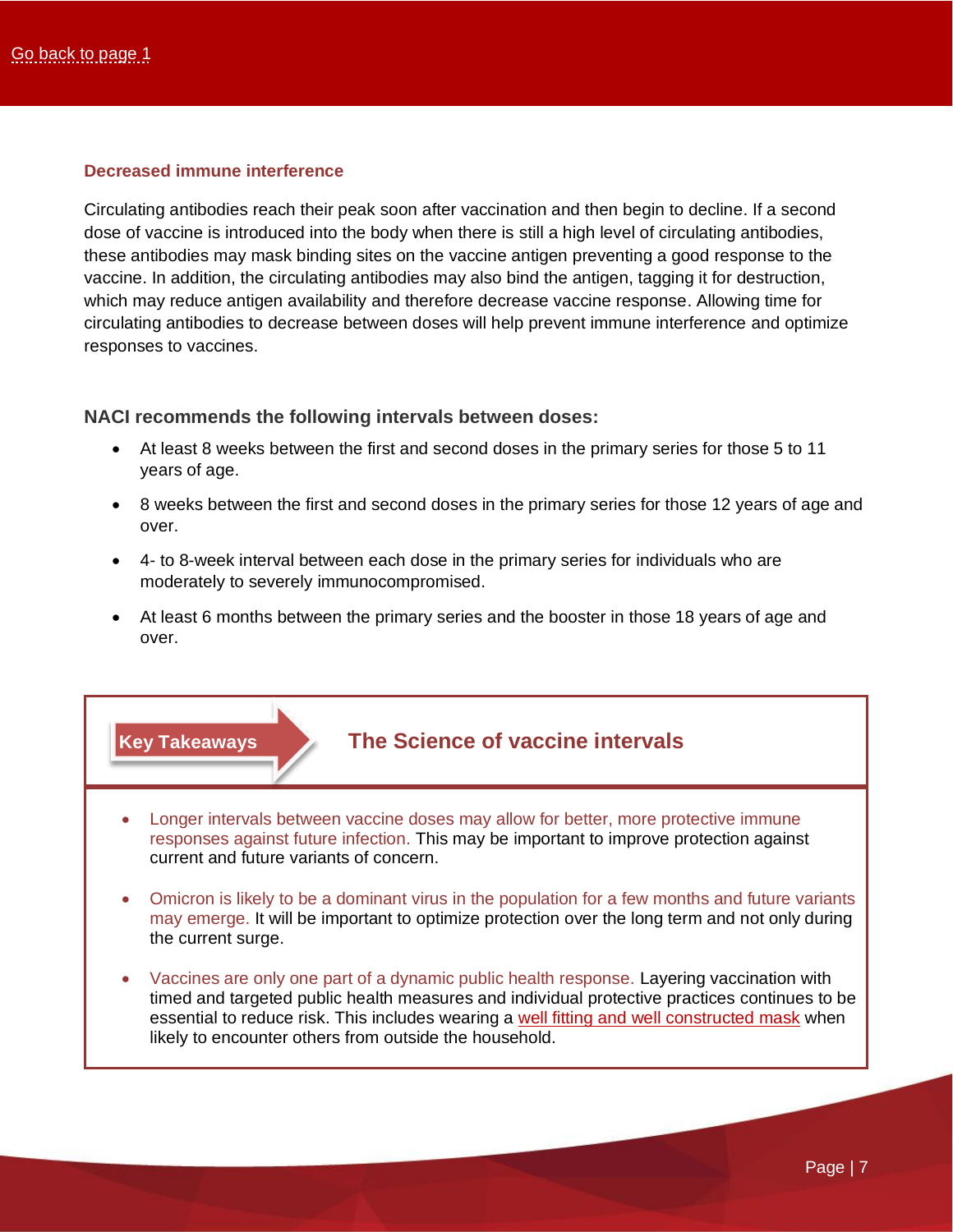# <span id="page-7-0"></span>Omicron & vaccination updates

### **Omicron and COVID-19 vaccine effectiveness**

Receiving **two COVID-19 vaccine doses** provides good protection against severe illness and hospitalization caused by Omicron, but it is less effective against infection.

Getting an **mRNA booster dose** can provide even better protection against severe illness and hospitalization caused by Omicron and improves protection against infection. 8,9

Due to Omicron's high transmissibility and presence in our communities, it's important that everyone continues to follow public health guidance - **#WashMaskSpace.**



### **COVID-19 vaccination for children 5-11 years**

There's now new and reassuring real-world safety evidence from both the United States (US) and Canada suggesting that the COVID-19 vaccine for children 5-11 years has a **good safety profile** and is well tolerated.

In the US, very rare cases of myocarditis have been reported after Pfizer-BioNTech (Comirnaty®) COVID-19 vaccination in children 5-11 years, mostly after the  $2<sup>nd</sup>$  dose in males. These reports are occurring much less often than in adolescents 12-17 years and young adults.<sup>10</sup>

### **What's new from NACI**

[Updated recommendations on the use of COVID-19 vaccines in children 5 to 11 years of age](https://bit.ly/EN-PHAC-NACI-C19Vaccines-5-11)

NACI has strengthened their recommendation on the use of the COVID-19 vaccine for children 5-11 years from discretionary (may be offered) to strong (should be offered). NACI now recommends that a **complete series with the Pfizer-BioNTech (Comirnaty® ) vaccine (10 mcg) should be offered** to children 5 to 11 years of age who do not have contraindications to the vaccine, with a dosing interval of at least 8 weeks between doses.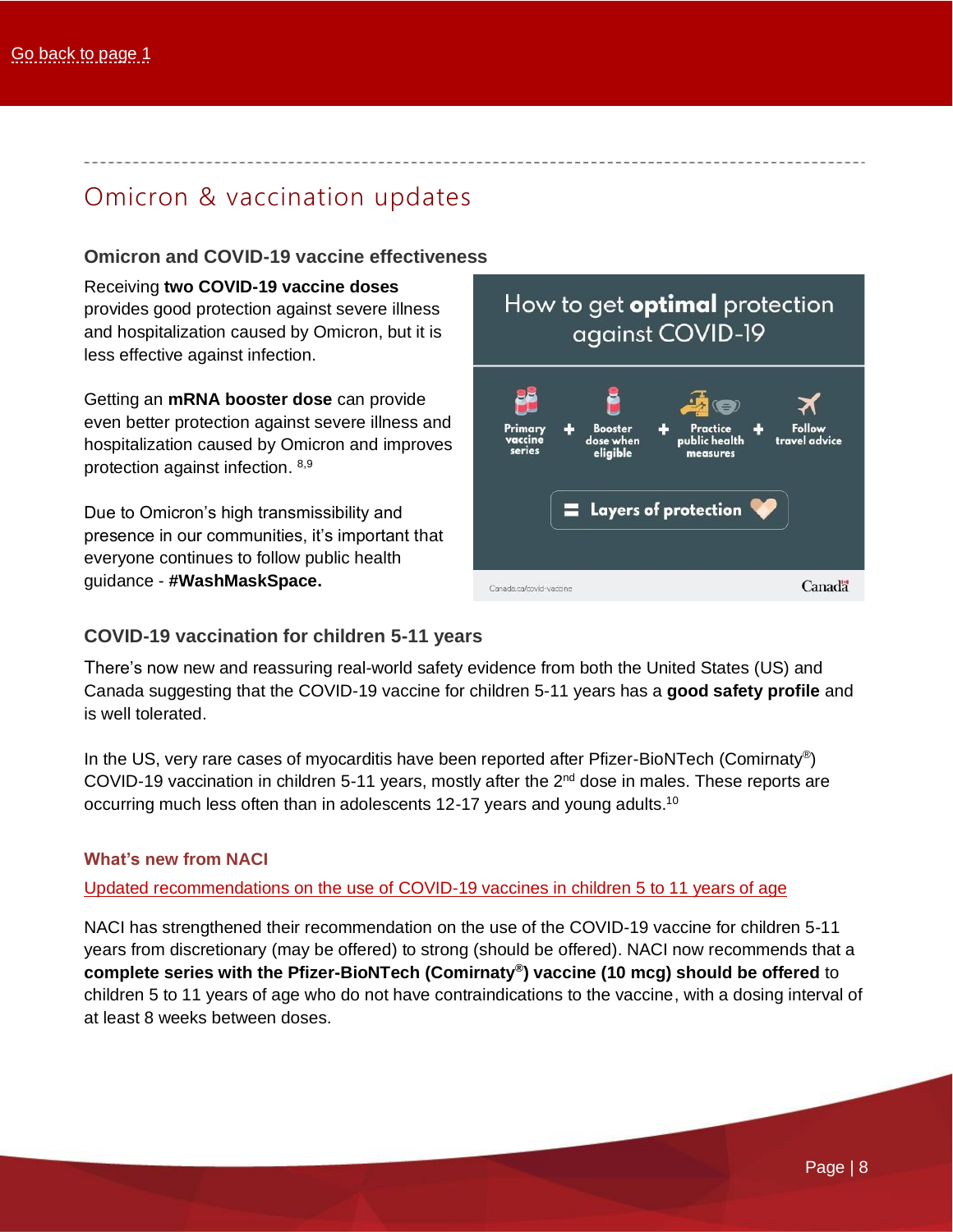NACI continues to recommend an **interval of at least 8 weeks** between doses for this age group as it gives children the opportunity to develop better and longer-lasting immunity and further minimizes the very rare risk of myocarditis following vaccination.

A 3-dose primary series with the Pfizer-BioNTech (Comirnaty®) COVID-19 vaccine (10 mcg) should be offered to children 5-11 years of age who are moderately to severely immunocompromised using **an interval of 4 to 8 weeks between each dose.** For individuals who have previously received two doses of the Pfizer-BioNTech (Comirnaty®) COVID-19 vaccine (10 mcg), a third dose of the Pfizer-BioNTech (Comirnaty® ) vaccine (10 mcg) should be offered 4 to 8 weeks after the second dose.

• A longer interval will likely result in a better immune response and a longer duration of protection. If a longer interval is being considered, risk factors for exposure to the virus, including local epidemiology, and the risk of severe outcomes should be taken into account.

### **COVID-19 vaccination for adolescents 12-17 years**

From a recent U.S. study, the 2-dose Pfizer-BioNTech (Comirnaty®) COVID-19 vaccination in adolescents showed very good protection against multisystem inflammatory syndrome in children (MIS-C). From that same study, among critically ill MIS-C patients requiring life support, all were unvaccinated. 11

For more information on MIS-C, see this [recent Canada Communicable Disease Report \(CCDR\) article.](https://bit.ly/EN-PHAC-CCDR-MIS-C)

NACI continues to recommend that a complete series with an mRNA COVID-19 vaccine should be offered to adolescents 12 to 17 years of age who do not have contraindications to the vaccine, with a dosing interval of 8 weeks between the first and second dose.

The use of Pfizer-BioNTech (Comirnaty®) COVID-19 vaccine (30 mcg dose) is preferred to Moderna  $(S$ pikevax<sup>TM</sup>) COVID-19 vaccine (100 mcg) dose to start or continue the mRNA primary vaccine series. This is because there has been a lower risk of myocarditis/pericarditis with the Pfizer-BioNTech (Comirnaty®) vaccine compared to the Moderna (Spikevax™) vaccine.

NACI continues to closely monitor the evolving evidence on COVID-19 vaccines, including data on the safety and effectiveness of booster doses in adolescents under 18 years of age, particularly those at higher risk of severe illness from COVID-19, and will update its guidance as needed.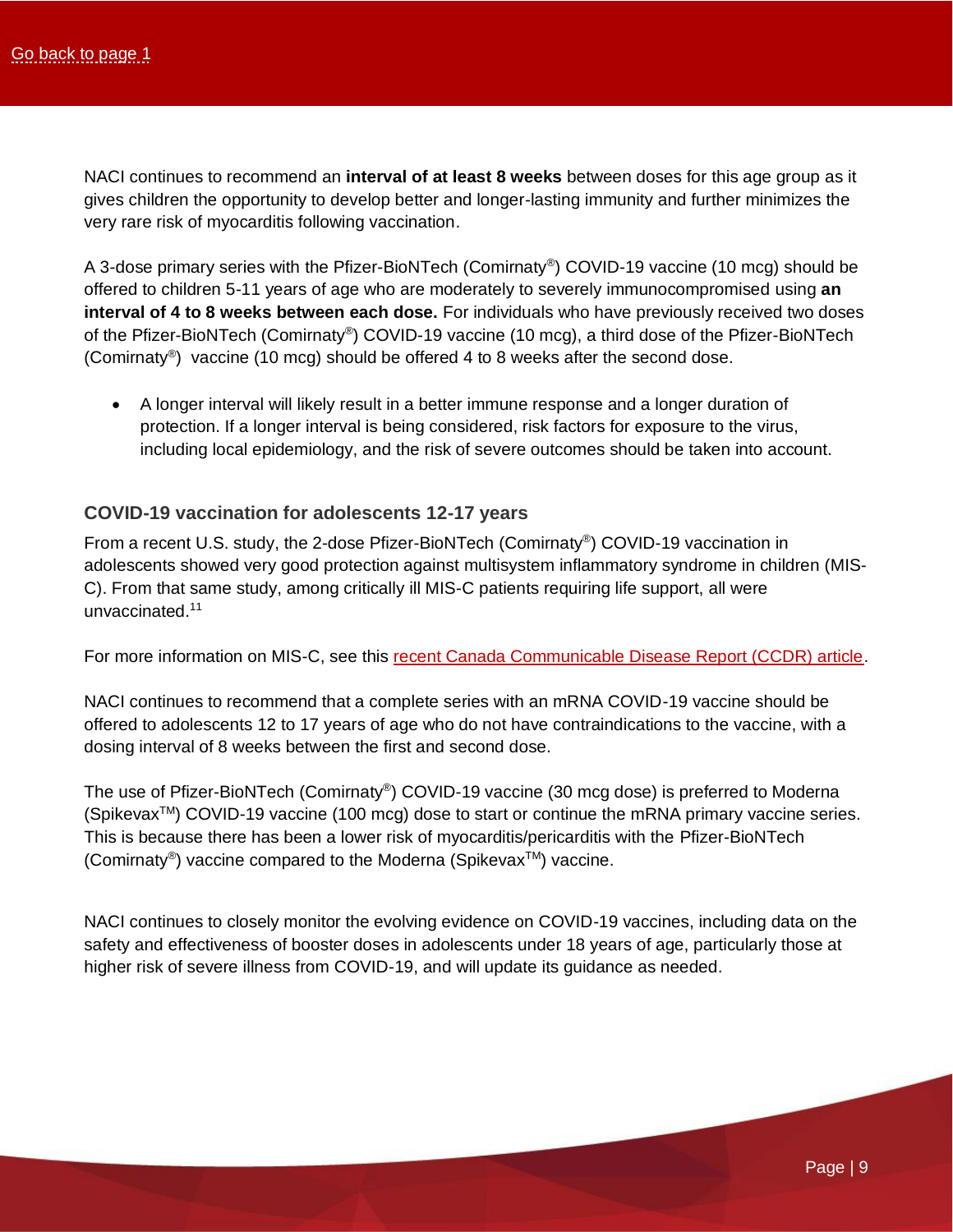### Community spotlight

<span id="page-9-0"></span>Putting the spotlight on innovative projects and best practices from communities across Canada.

### **Children's Healthcare Canada (CHC): Immunizing Children with Confidence**

With support from PHAC's [Immunization Partnership Fund](https://bit.ly/3FZjPzE) (IPF), [CHC](https://bit.ly/EN-CHC-Home) has developed "Immunizing Children with Confidence: Capacity, Communication, and Community". This initiative will offer tailored interventions and resources to improve access, awareness, and use of knowledge and resources available to frontline child and youth health care providers. It aims to enable them to safely and confidently vaccinate children, including those who are at increased risk due to COVID-19 and other vaccine-preventable infectious diseases. For helpful tools to support vaccine communicators, vaccine providers and families with pediatric vaccination visit [Children Healthcare Canada's resources.](https://bit.ly/EN-CHC-Resources)

### **National Kids and Vaccines Day** #KidsVaccinesDay



On January 27th, 2022, Children's Healthcare Canada, [#ScienceUpFirst](https://bit.ly/EN-ScienceUpFirst) and [The Sandbox Project,](https://bit.ly/ENOnly-SandboxProject) joined forces to create [National Kids and Vaccines Day.](https://bit.ly/EN-ScienceUpFirst-KidsVaccinesDay) They encourage everyone to participate in the day's events through their own efforts, and by promoting the programs and resources currently being planned using the hashtag **#KidsVaccinesDay**.

CHC is hosting a free half-day conference - Vaccination [Conversations](https://bit.ly/3eas14p) Pop-Up Event - to provide healthcare providers with the skills, tools, and information necessary to confidently promote and provide vaccinations to children and their families.

[#ScienceUpFirst](https://www.scienceupfirst.com/) will host a free [National Kids and Vaccines Town Hall](https://bit.ly/EN-ScienceUpFirst-TownHallevent) event at 5 p.m. PST / 8 p.m. EST/ 9 p.m. AST. This live event will answer questions from kids, caregivers and educators about vaccines and the ongoing COVID-19 pandemic.

The Sandbox Project and the [Young Canadians Roundtable on Health \(YCRH\) h](https://bit.ly/EN-Sandbox-YouthRoundTable)ave put together a [database of resources](https://bit.ly/EN-ScienceUpFirst-KidsVaccinesDay) for kids and parents to help kids understand the importanceand safety of vaccines, and to make them feel more confident walking into their appointments.

### **About IPF**

PHAC's [Immunization Partnership Fund \(IPF\)](https://bit.ly/3FZjPzE) provides funding for projects that improve access to vaccines and encourage vaccine acceptance and uptake. Funded projects build capacity of health care providers as vaccinators and vaccination promoters; support community-based COVID-19 education, outreach, and vaccine promotion; and build capacity for evidence-based and culturally appropriate vaccine communication.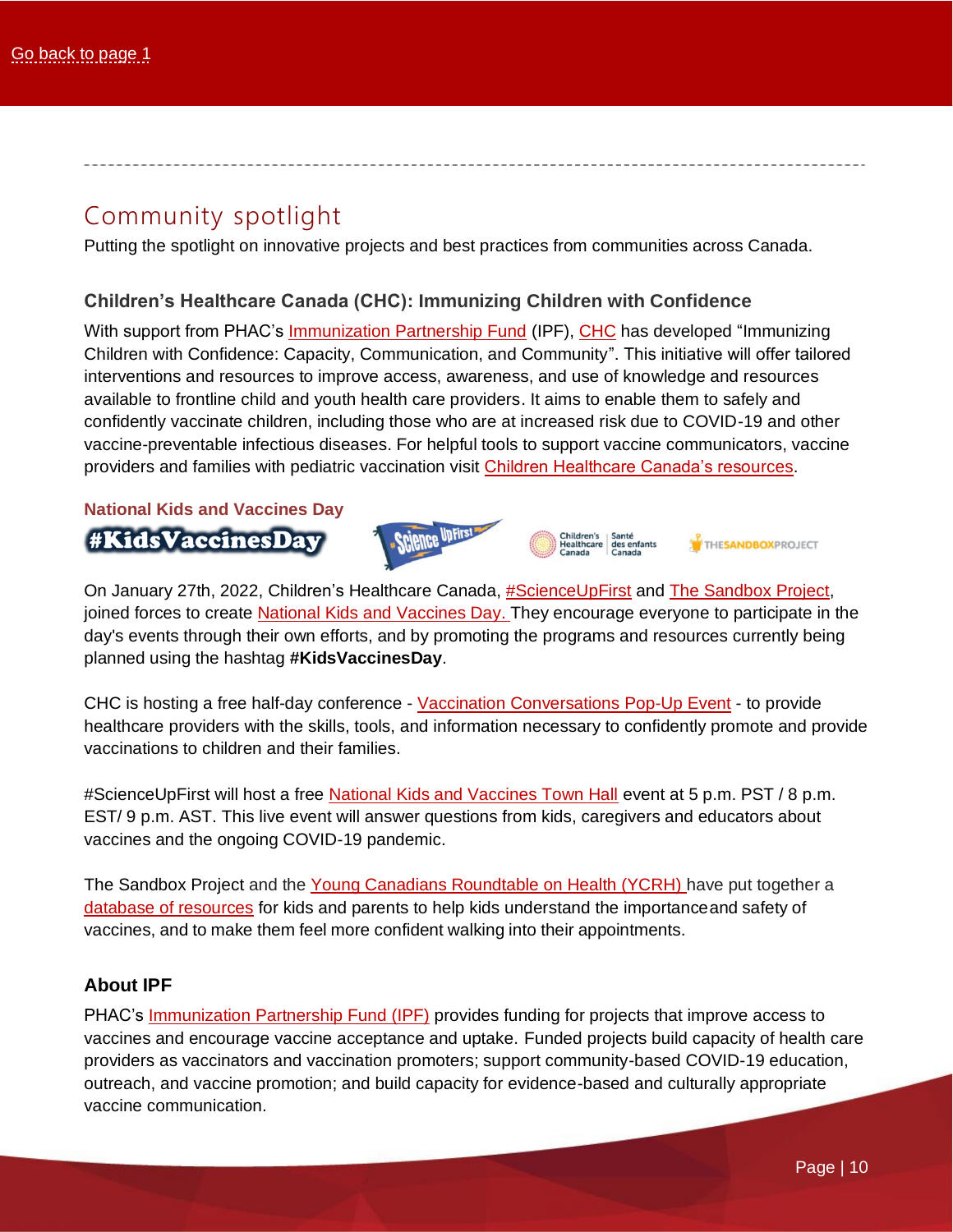### PHAC webinars for health care providers

<span id="page-10-0"></span>PHAC, in collaboration with the Canadian Vaccination Evidence Resource and Exchange Centre (CANVax) and the National Collaborating Centre for Infectious Diseases (NCCID), offers expert-led webinars focused on providing healthcare providers with clinical guidance related to key vaccine topics.

### **Webinar watch list**

- [COVID-19 Vaccine for Pediatric Use in Canada](https://bit.ly/EN-NCCID-Webinar-C19vaccine-Pediatric)
- [Preparing for Pediatric COVID-19 Immunization and Adult Booster Doses](https://bit.ly/canvax-webinar-C19-pediatric-adult-boosters-en)
- [Revaccination with COVID-19 Vaccines after Anaphylaxis](https://bit.ly/EN-CANVax-Webinar-C19vaccines-Anaphylaxis)
- [Contraindications to COVID-19 Vaccines](https://bit.ly/EN-CANVax-Webinar-C19vaccines-Contraindications)
- [Seasonal Influenza Immunization 2021-2022](https://bit.ly/EN-NCCID-Webinar-Flu-2021-22)
- [Addressing COVID-19 Vaccine Hesitancy in Clinical Practice](https://bit.ly/EN-Webinar-NCCID-C19Vaccines-Hesitancy)

Subscribe to The [CANVax Boost](https://canvax.ca/subscribe?email=) newsletter and [NCCID News Alerts](https://centreinfection.formstack.com/forms/alerts) to stay up-to-date on upcoming PHAC webinars.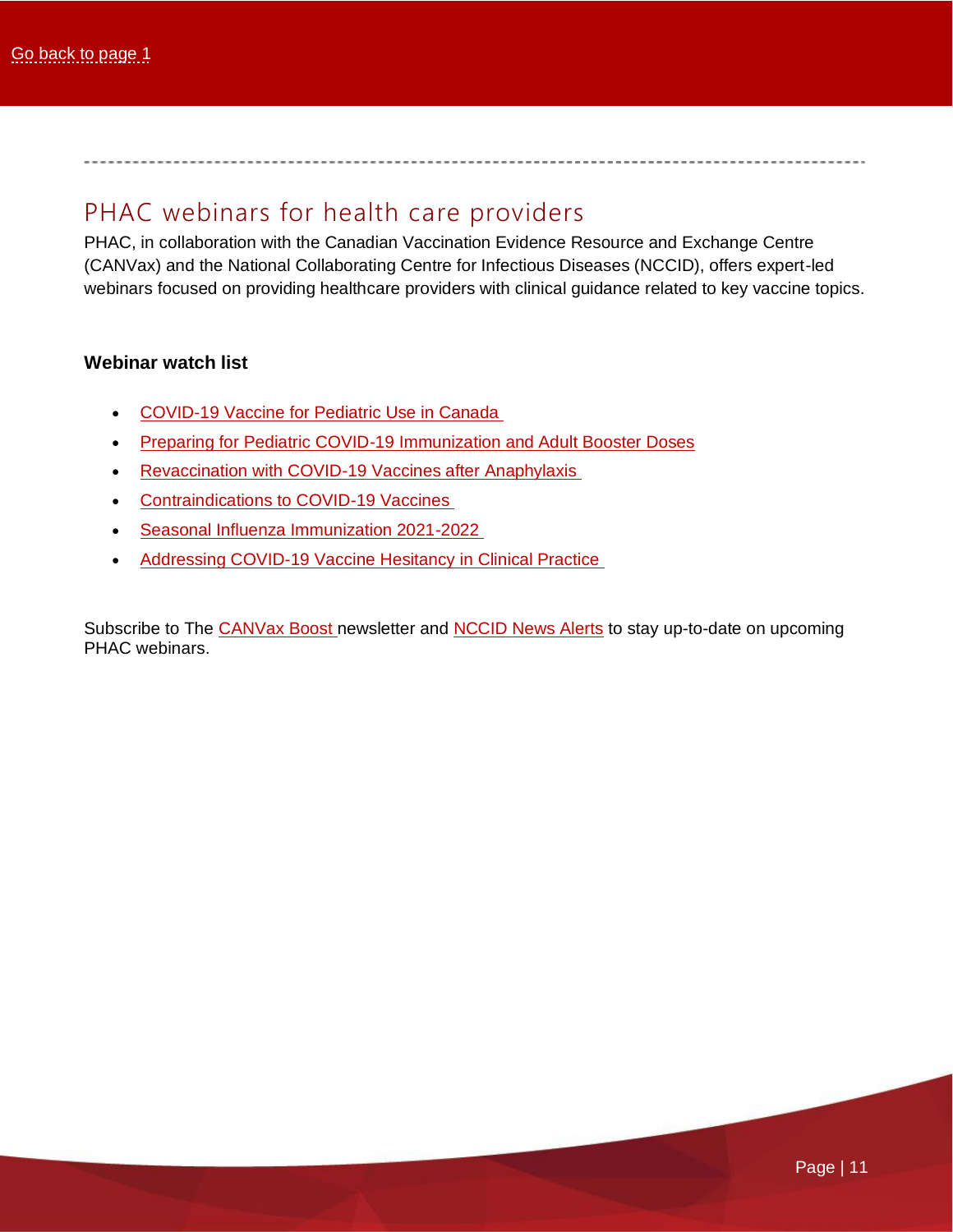# Stay current

<span id="page-11-0"></span>[Subscribe](https://bit.ly/3mlbTS4) to stay up-to-date on the latest guidance and information from the **Canadian Immunization Guide (CIG)** and/or the **National Advisory Committee on Immunization (NACI)** including recommendations, statements, and literature reviews.

The [CIG](https://bit.ly/3qbPdVE) is a comprehensive resource on immunization developed based on recommendations and statements of expert advisory committees, including NACI and the Committee to Advise on Tropical Medicine and Travel (CATMAT).

[NACI](https://bit.ly/3qeJjmI) makes recommendations for the use of vaccines currently or newly approved for use in humans in Canada, including the identification of groups at risk for vaccine-preventable diseases for whom vaccination should be targeted.

## Vaccine confidence feedback

- <span id="page-11-1"></span>• Do you have questions or comments?
- Do you have a success story or best practice to share with your colleagues across the country?
- Do you wish to be added to the distribution list to receive the PHAC Vaccine Confidence InfoBulletin directly?

Email us: [vaccination@phac-aspc.gc.ca](mailto:vaccination@phac-aspc.gc.ca)

Please note that any medical questions should be directed to your local healthcare provider and any urgent medical questions should be directed to 911 or your local emergency department.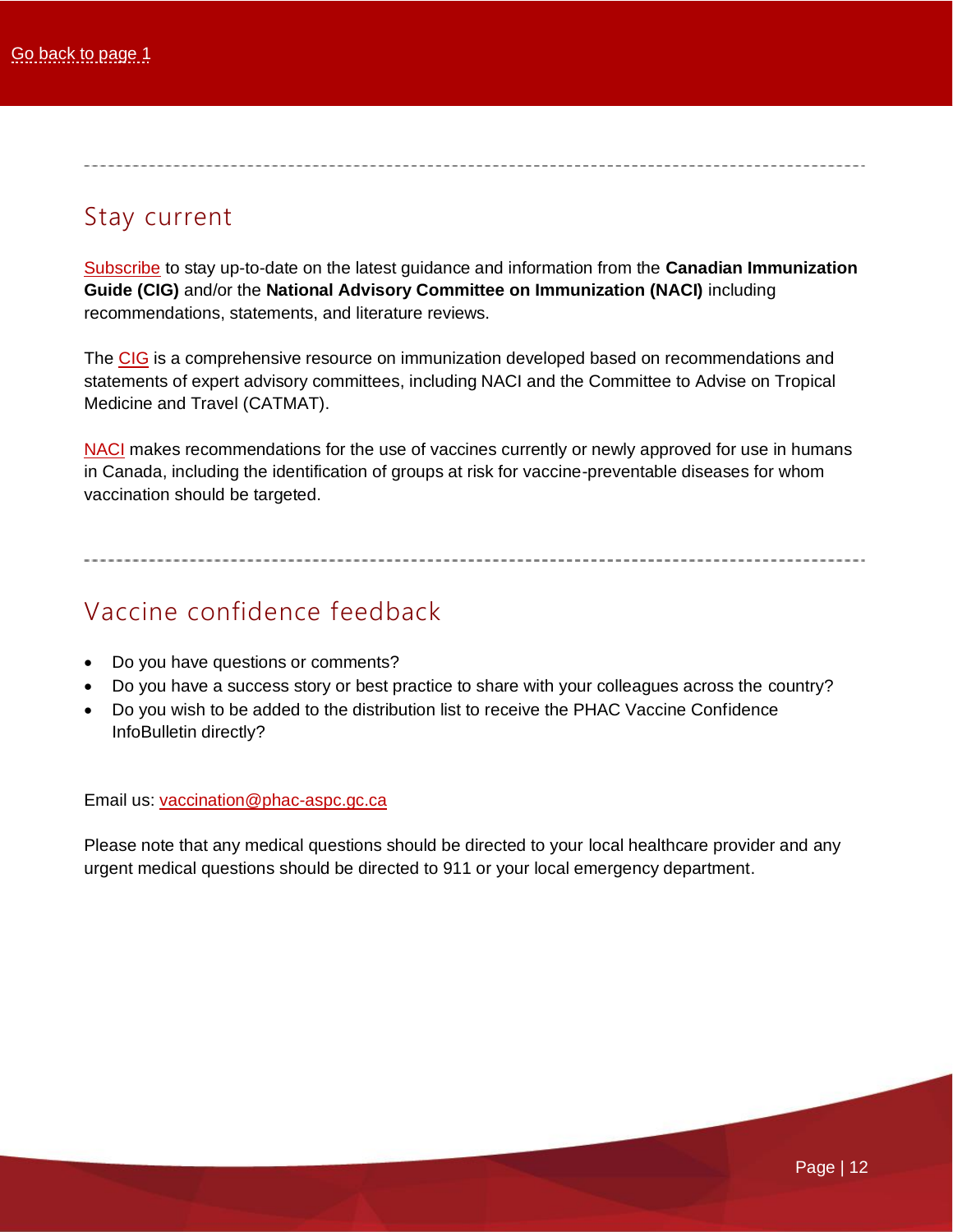### Annex

### <span id="page-12-0"></span>**Featured resources**

### **CIG COVID-19 chapter**

- On December 23, 2021, **PHAC published a new COVID-19 vaccine chapter of the CIG**. This chapter includes NACI's recommendations on the use of COVID-19 vaccines up to and including October 29, 2021.
- This marks a change in the way that NACI COVID-19 vaccine advice is being presented to healthcare providers, to make the information more accessible and to present it in a format similar to other vaccines.
- Future NACI guidance on the use of COVID-19 vaccines will continue to be published on the NACI webpage as short statements or rapid responses. These statements will be incorporated into the CIG COVID-19 vaccine chapter as quickly as possible for healthcare providers. Previous iterations of NACI's recommendations on the use of COVID-19 vaccines will remain on the NACI webpage under the COVID-19 section.
- The [COVID-19 vaccine chapter](https://bit.ly/EN-PHAC-CIGCovidChapter) can be found under Part 4: Active Vaccines of the Canadian [Immunization Guide.](https://bit.ly/3qbPdVE)

### **Child & youth resources**

- [Quick reference guide on use of COVID-19 vaccines for children \(5 to 11 years of age\)](https://bit.ly/EN-PHAC-QRG-5-11)
- [Quick reference guide on use of COVID-19 vaccines for youth and adults \(12 years and over\)](https://bit.ly/EN-PHAC-QRG-12older)
- [Making COVID-19 vaccination decisions for children 5 to 11 years of age](https://bit.ly/EN-PHAC-C19vaccines-parent-decisions) guidance for parents [and guardians](https://bit.ly/EN-PHAC-C19vaccines-parent-decisions)
- The CARD<sup>TM</sup> [System for coping with needle fear and anxiety in children](https://bit.ly/EN-AboutKidsHealth-CARD)
- [COVID-19 Vaccine Communications Toolkit | Pediatric Vaccination \(5-11\)](https://bit.ly/3H5e1G2)

### **Fertility & pregnancy resources**

- [Society of Obstetricians and Gynaecologists of Canada \(SOGC\)](https://bit.ly/EN-SOGC-C19Vaccines-PregnancyStatement) statement on COVID-19 vaccination [in pregnancy](https://bit.ly/EN-SOGC-C19Vaccines-PregnancyStatement)
- [Canadian Surveillance of COVID-19 in pregnancy: epidemiology, maternal and infant outcomes](https://bit.ly/EN-UBC-CanadianSurveillanceC19inPregnancy)
- "Ask the Expert" video can [the COVID-19 vaccines affect fertility?](https://bit.ly/EN-PHAC-AskExpert-C19-Fertility)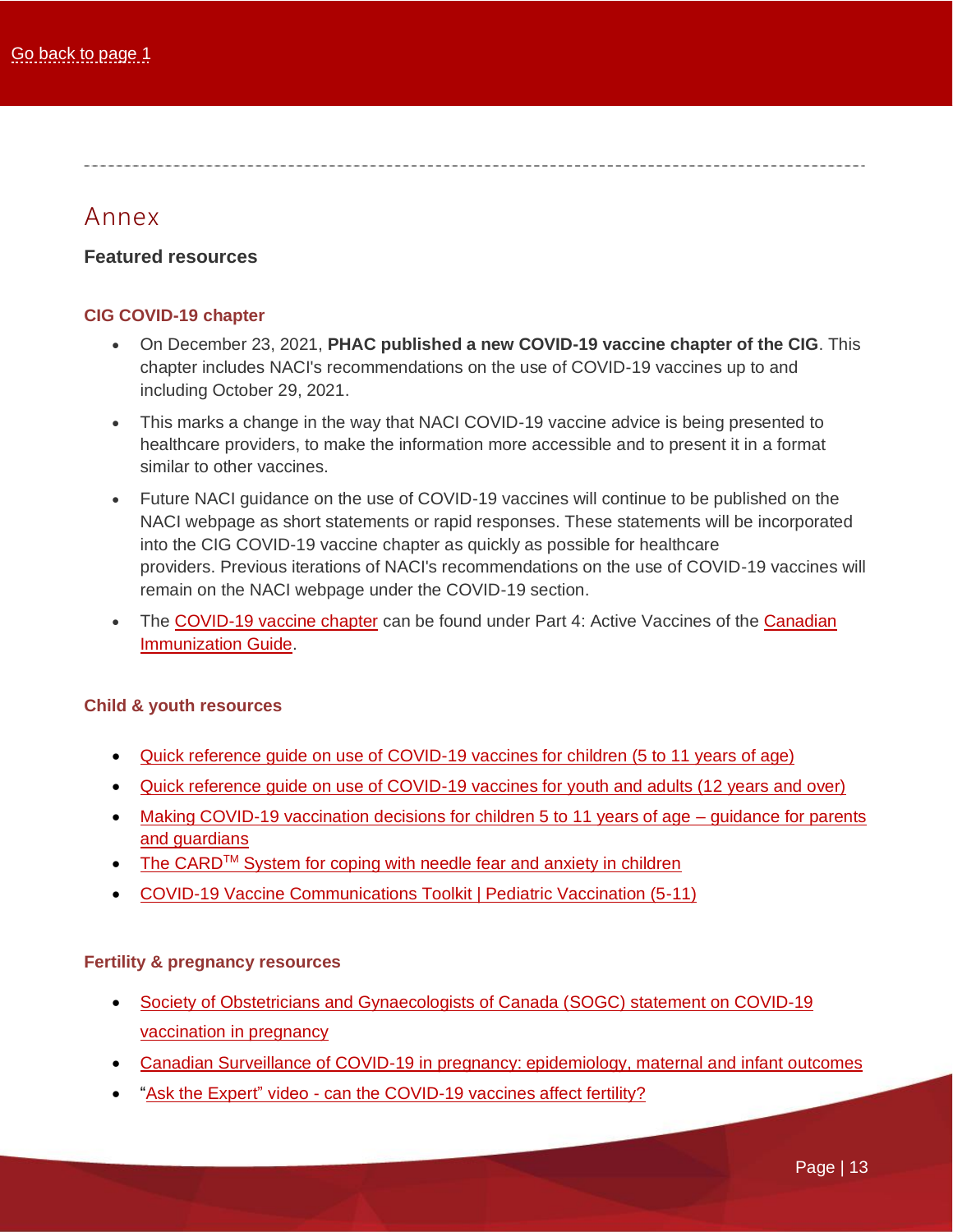### **Vaccine Injury Support Program (VISP)**

- Canadians who support public health by being vaccinated should be supported should they experience a serious and permanent injury as a result of vaccination. Though rare, these injuries can occur.
- The Vaccine Injury Support Program (VISP), launched on June 1, 2021, provides financial support to people who have experienced a serious and permanent injury after receiving a Health Canada-authorized vaccine, administered in Canada, on or after December 8, 2020.
- Raymond Chabot Grant Thornton Consulting Inc., the independent third party administering the VISP, recently released program statistics on its website. This includes information on the number of claims received, the number of claims processed, and the amount of compensation paid. Program information, including information on how to submit a claim, and complete statistics can be found at: [vaccineinjurysupport.ca.](https://bit.ly/EN-VISP)

### <span id="page-13-0"></span>**Sources**

<sup>1</sup> Allotey J, Stallings E, Bonet M, et al. Clinical manifestations, risk factors, and maternal and perinatal outcomes of coronavirus disease 2019 in pregnancy: living systematic review and meta analysis. BMJ, 2020;370:m3320.

<sup>2</sup> Zambrano LD, Ellington S, Strid P, et al. Update: Characteristics of Symptomatic Women of Reproductive Age with Laboratory-Confirmed SARS-CoV-2 Infection by Pregnancy Status - United States, January 22-October 3, 2020. MMWR Morb Mortal Wkly Rep 2020;69:1641-7.

<sup>3</sup> Money D. Canadian surveillance of COVID-19 in Pregnancy: Epidemiology, maternal and infant outcomes. Report #4: Released June 3rd, 2021. 2021.

<sup>4</sup> Wei SQ, Bilodeau-Bertrand M, Liu S, Auger N. The impact of COVID-19 on pregnancy outcomes: a systematic review and meta-analysis. *CMAJ*. 2021;193(16):E540-E548. doi:10.1503/cmaj.202604.

<sup>5</sup> Fu W, Sivajohan B, McClymont E, Albert A, Elwood C, Ogilvie G, Money D. Systematic review of the safety, immunogenicity, and effectiveness of COVID-19 vaccines in pregnant and lactating individuals and their infants. Int J Gynaecol Obstet. 2021 Nov 4. doi: 10.1002/ijgo.14008. Epub ahead of print. PMID: 34735722.

<sup>6</sup> Fu W, Sivajohan B, McClymont E, Albert A, Elwood C, Ogilvie G, Money D. Systematic review of the safety, immunogenicity, and effectiveness of COVID-19 vaccines in pregnant and lactating individuals and their infants. Int J Gynaecol Obstet. 2021 Nov 4. doi: 10.1002/ijgo.14008. Epub ahead of print. PMID: 34735722.